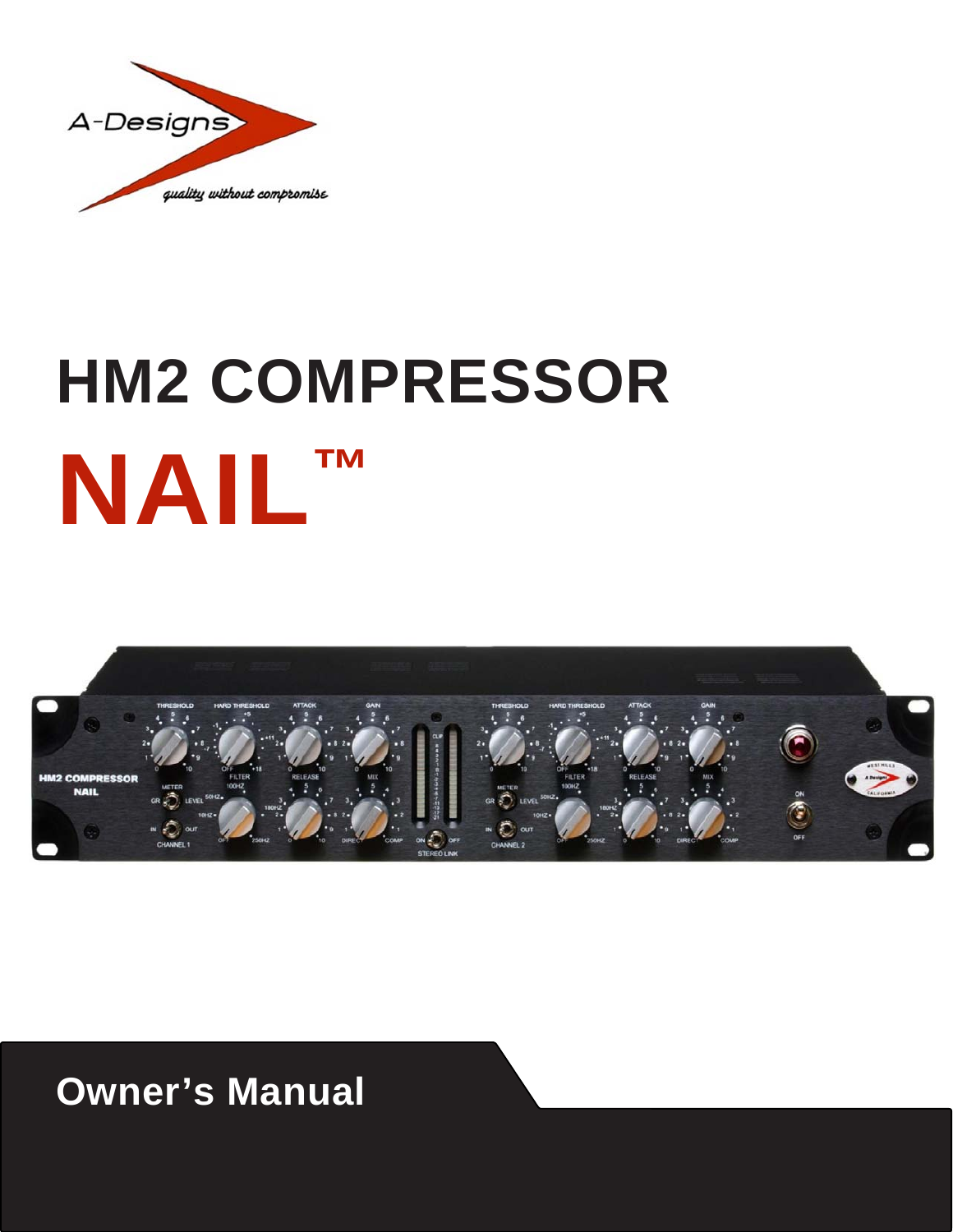#### **Legal Notice**

Fill out and Return Warranty Card to A Designs Audio, Inc. Warranty begins the day of purchase. Your name will be placed on our mailing list (unless otherwise requested) for future updates and new product announcements.

A Designs Audio, Inc. reserves the right to make improvements or changes at any time to this product. Warranty is void if opened by unauthorized personnel or enduser.

Published by: A Designs Audio P.O. Box 4255, West Hills, CA 91304 U.S.A. Edition 1.0 2005 Copyright 2013 A Designs Audio, Inc. All Rights Reserved.

One Year Warranty Internal Parts, 30-Day Limited Warranty Labor

A Designs Audio, Inc. warrants that our hardware conforms substantially to the specifications contained in this manual when used in accordance these specifications for a period of 1 year from the date of original purchase from A Designs Audio, Inc. or its authorized dealers. In case of a valid warranty claim, your sole and exclusive remedy and A Designs' entire liability under any theory of liability will be, at its option, to repair or replace the product without charge, or, if not possible, to refund the purchase price to you. The warranty is not transferable and applies only to the original purchaser of the product.

For warranty service, contact A Designs Audio, Inc. at 818-716-4153 to obtain a Return Merchandise Authorization (RMA) number. After obtaining the RMA number, ship defective product to A Designs Audio, Inc., P.O. Box 4255, West Hills, CA 91304. Write RMA number on outside of shipping box. Be sure to include your name, address, phone number, copy of original sales invoice and detailed description of the problem. A Designs Audio, Inc. will not accept responsibility for loss or damage in shipping.

Warranty is void if product serial numbers have been removed or if the product has been damaged by abuse or unauthorized modification and repair. There are no user serviceable parts inside.

THIS WARRANTY IS IN LIEU OF ALL WARRANTIES WHETHER ORAL OR WRITTEN, EXPRESSED OR IMPLIED. A DESIGNS AUDIO, INC. MAKES NO OTHER WARRANTY EITHER EXPRESSED OR IMPLIED, INCLUDING WITHOUT LIMITATION, ANY IMPLIED WARRANTIES OF MERCHANTABILITY, UNLESS FOR A PARTICULAR PURPOSE OR NON-INFRINGEMENT. PURCHASERS SOLE AND EXCLUSIVE REMEDY UNDER THIS WARRANTY SHALL BE REPAIR OR REPLACEMENT AS SPECIFIED HEREIN.

IN NO EVENT WILL A DESIGNS AUDIO, INC. BE LIABLE FOR ANY DIRECT, INDIRECT, SPECIAL, INCREMENTAL OR CONSEQUENTIAL DAMAGES RESULTING FROM ANY DEFECT IN THE PRODUCT, INCLUDING LOST PROFITS, DAMAGE TO PROPERTY AND, TO THE EXTENT PERMITTED BY LAW, DAMAGE FOR PERSONAL INJURY, EVEN IF A DESIGNS AUDIO, INC. HAS BEEN ADVISED OF THE POSSIBILITIES OF SUCH DAMAGES.

A Designs, A Designs Audio Inc., and HM2 Compressor are trademarks of A Designs. All other trademarks are the property of their respective owners.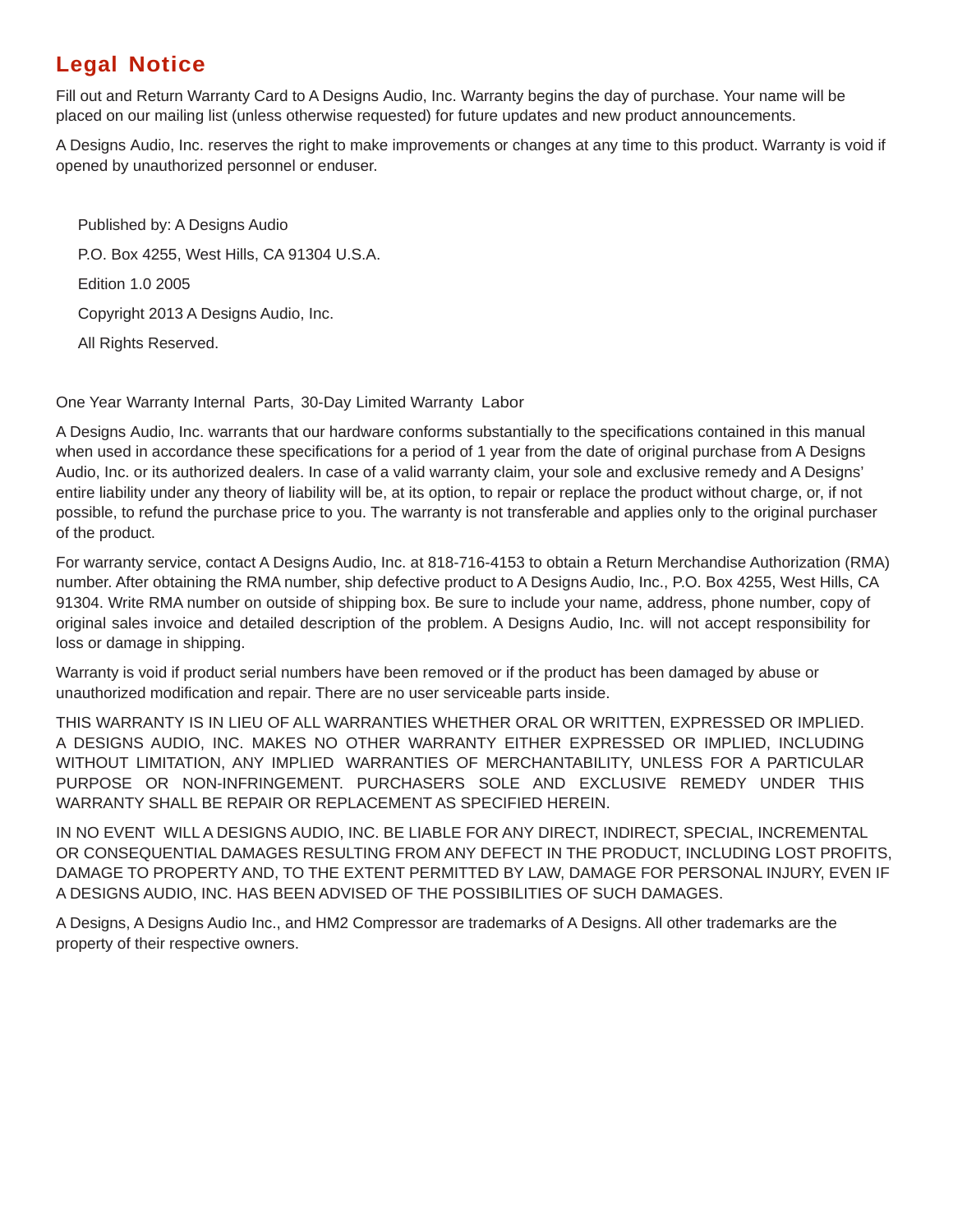## **A Designs Audio, Inc.**

#### **Introduces the HM2 Compressor**

A Designs Audio Inc. is proud to produce a new design of compression to professionals in the audio recording industry. We call it the HM2 Compressor (Dual channel with stereo link) or, as we here at the shop refer to it as, "The Nail."

Our goal is to bring a Hybrid of tubes and solid state design technology to market that will integrate with the digital world and at the same time delivering analog warmth with a hint of color and richness to your recordings.

The Nail does that and more with some new concepts in the art of compression. The features incorporated are: Hard Threshold, Filter, and Mix.

The Hard Threshold works with 3 stages, Threshold, Hard Threshold, and Filter. With the Hard Threshold in off position the Threshold feature reacts more like a Gain Reduction. With the Hard Threshold engaged, you then have your choices of filter frequencies to choose from. When you select a frequency with the filter switch you are then allowing all the frequencies above the selected frequency to be hit by compression. The frequencies below the selected frequency will pass through the compressor and still be compressed but in a lesser manner. It's almost like having a multi-band, but it is by no means a multi-band compressor. And at some point it becomes a Limiter.

This is great for working on any style of music that has a kick or bass forward like Hard Rock/Hip hop/Rap.

The next feature I want to draw your attention to is the Mix Switch.

Some of today's units have what they refer to as a "Wet/Dry" switch. This allows you to hear your audio with compression and without. But, in the case of the Nail, the Mix feature allows you to have the best of both worlds with an In/Out Switch and Mix Control.

With the Mix Control, you can dial in as much of the compression OR as little compression has you need into the signal path. You still can have the wet/dry by simply dialing in "No" compression or "All" compression. So what you achieve is mixing the Nail's compression with your original signal. This feature makes the Nail a valued tool for any studio.

So, explore the endless possibilities the Nail has to offer.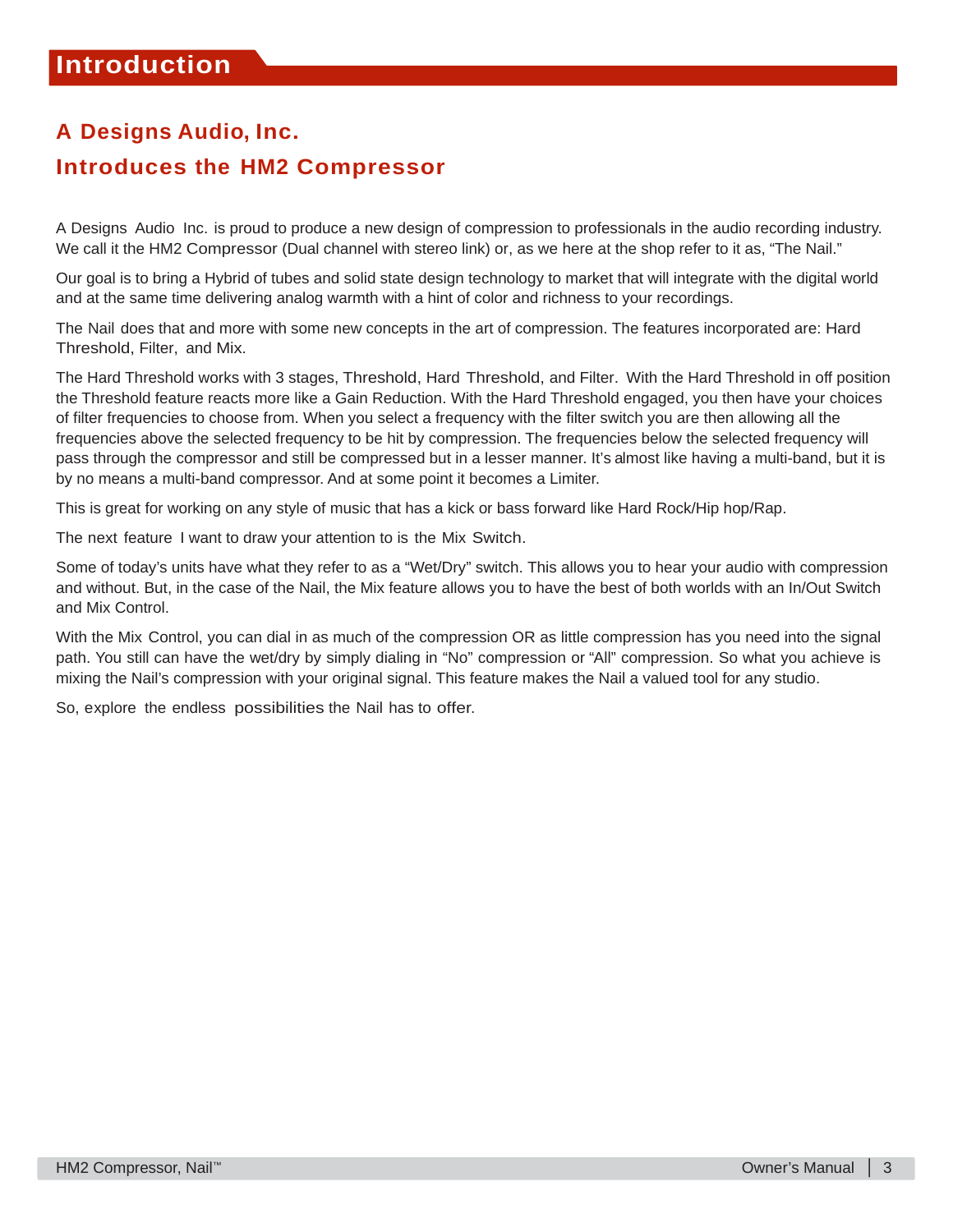#### **Features**

- Solid State/Tube Design
- Custom Milled Aluminum Knobs
- Custom Milled Aluminum Face Plate
- Dual Rack Mount
- Balanced XLR Outputs
- Threshold
- Hard Threshold
- Filter to 250HZ
- Attack
- Release
- Gain
- Mix
- LED Indicators switchable to Stereo
- Gain Reduction Switch for meters
- Carling Toggle Power Switch
- Red Jewel Power Indicator
- In/Out Switch
- Dual Channel

In line with our company policy of continuous development, the above features are subject to change without notice.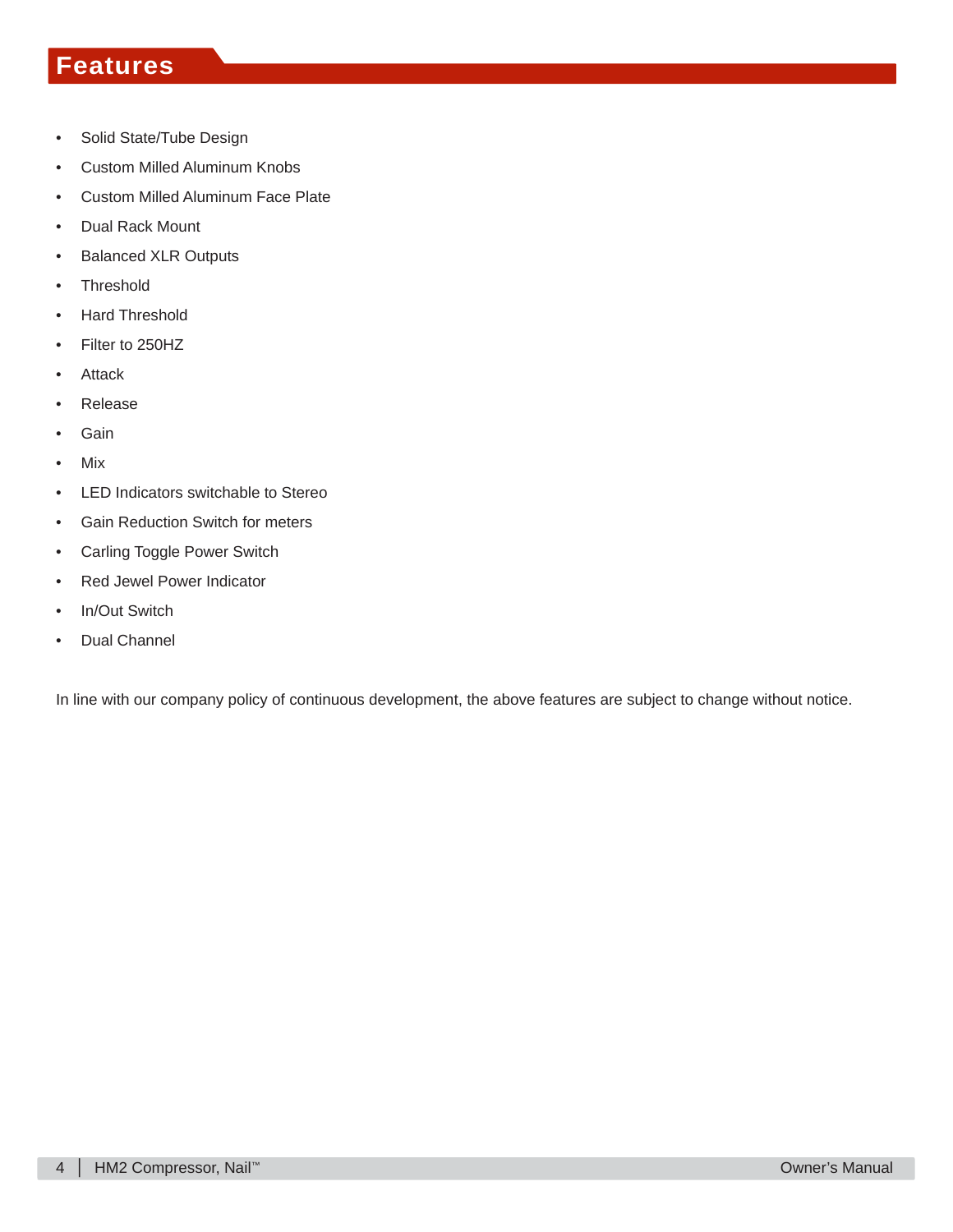#### **TECHNICAL DATA**

| Mix Direct/Compressor Complete Bypass to Complete Compression |
|---------------------------------------------------------------|
| Balanced Output. XLR Balanced Input                           |
| XLR Clipping. 420dbu                                          |
|                                                               |
| Channel Isolation @ 1Khz 90 dB                                |
| Variable Ratio Design Self Adjusting                          |
| Frequency Response 3Hz to 50Khz                               |
| Power Requirements 120/230 VAC - 23 Watts                     |
| Dimensions 19" X 3.5" X 10"                                   |
|                                                               |

*In line with our company policy of continuous development, the above specifications are subject to change without notice.*

#### **START SETTINGS DIAGRAM**



This Diagram is a SAMPLE of what we consider a good starting point start. M ake adjustments to your recording as need and find what works for you. These sample settings are used on a typical R&B session.

Settings will vary according to the style of music and your taste.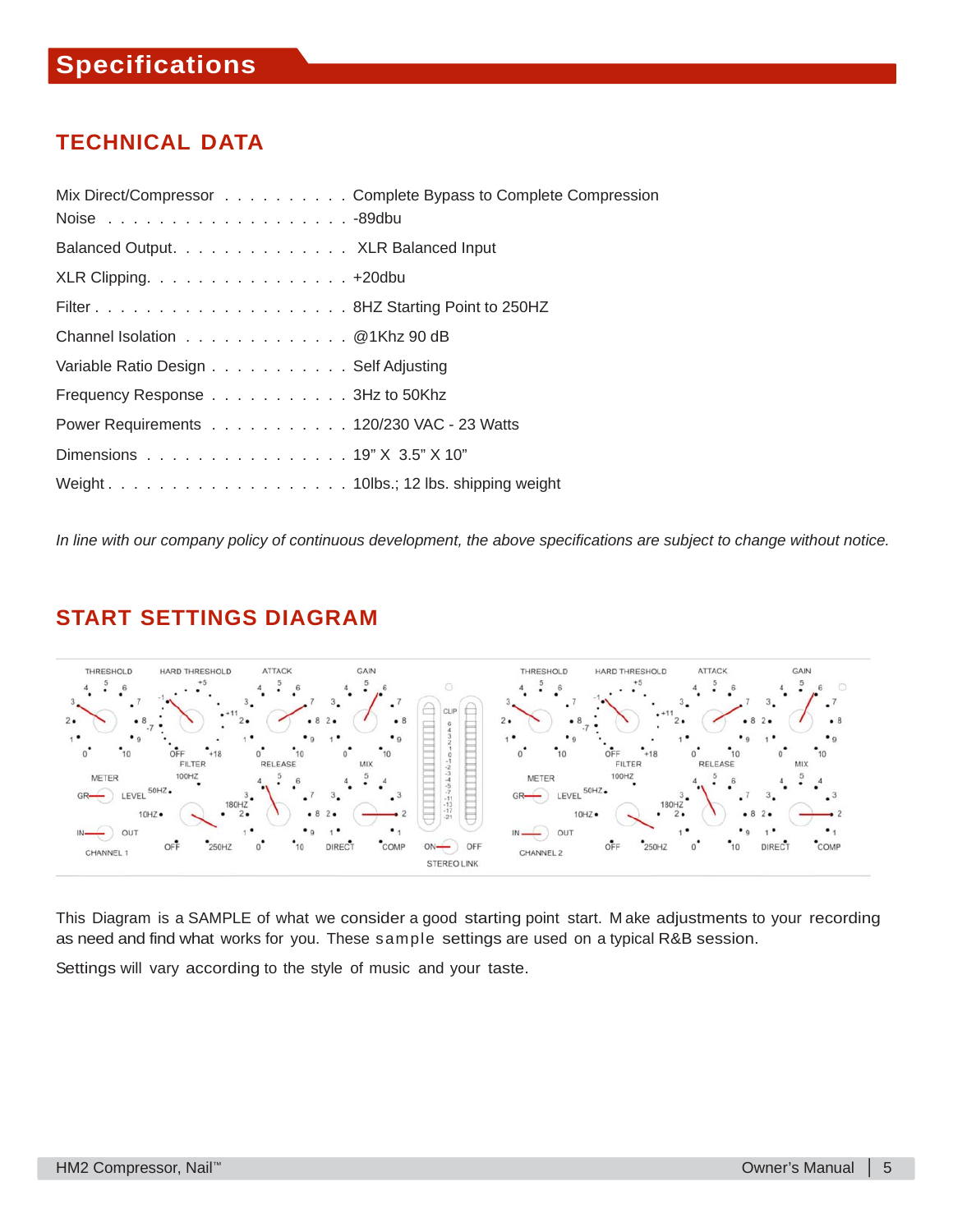### **Functions**

#### **Front**



#### **Threshold Knob**

- **Meter Switch** (Gain Reduction and Level)
- **In/Out Switch**
- **Filter Knob** (Off/250HZ)
- **Hard Threshold Knob** (Off/+18)
- **Attack Knob**
- **Release Knob**
- **Gain Knob**
- **Mix Control Knob**
- **Stereo Link Switch** (Gain and Mix Control is independent when in stereo link mode)
- **LED Indicators**
- **Power Switch**
- **Power Indicator Light**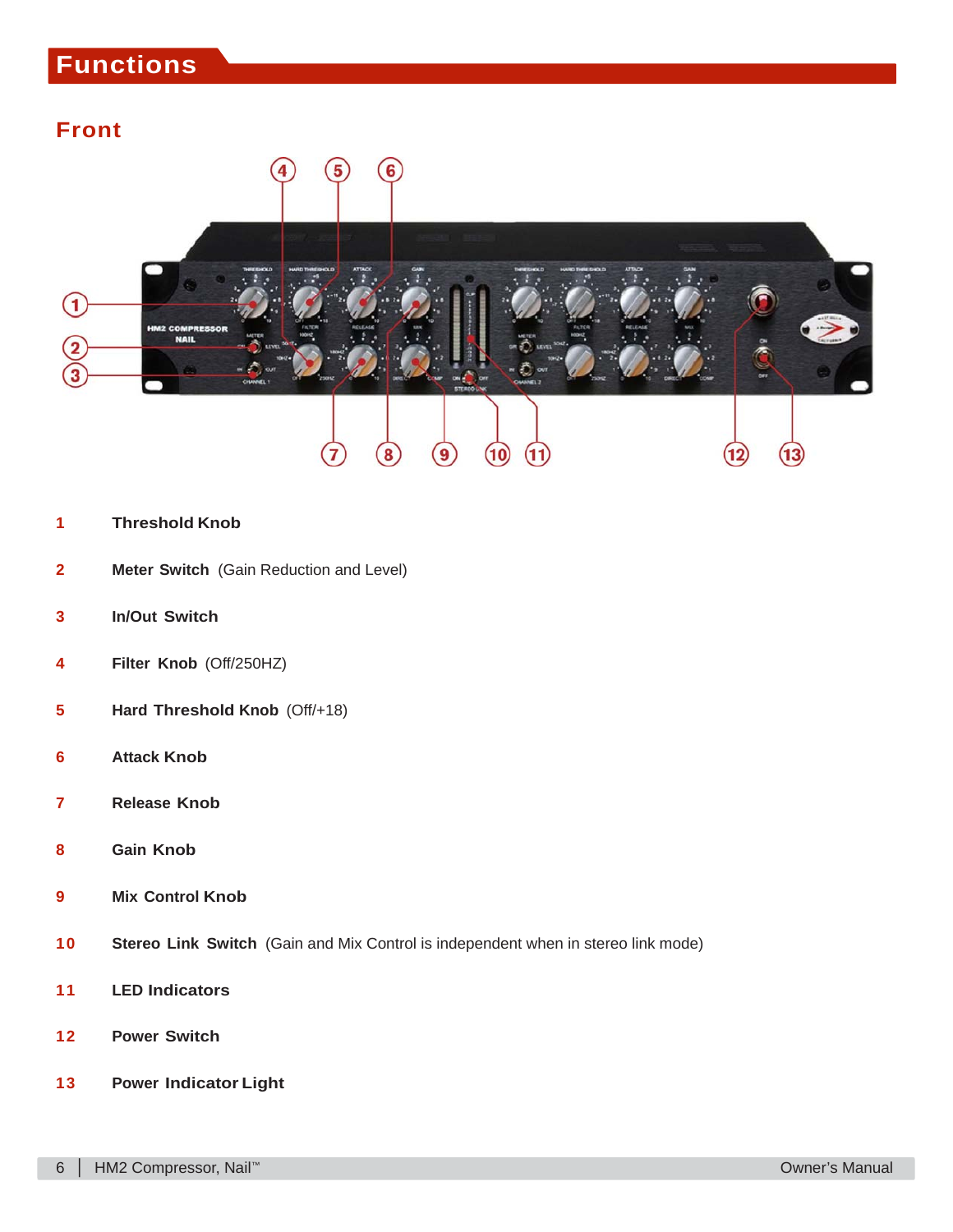#### **Back**



- **AC Power Connector**
- **Fuse Box**
- **Fuse Amperage**
- **XLR Outputs** (balanced)
- **XLR Inputs** (balanced)
- **Serial Number**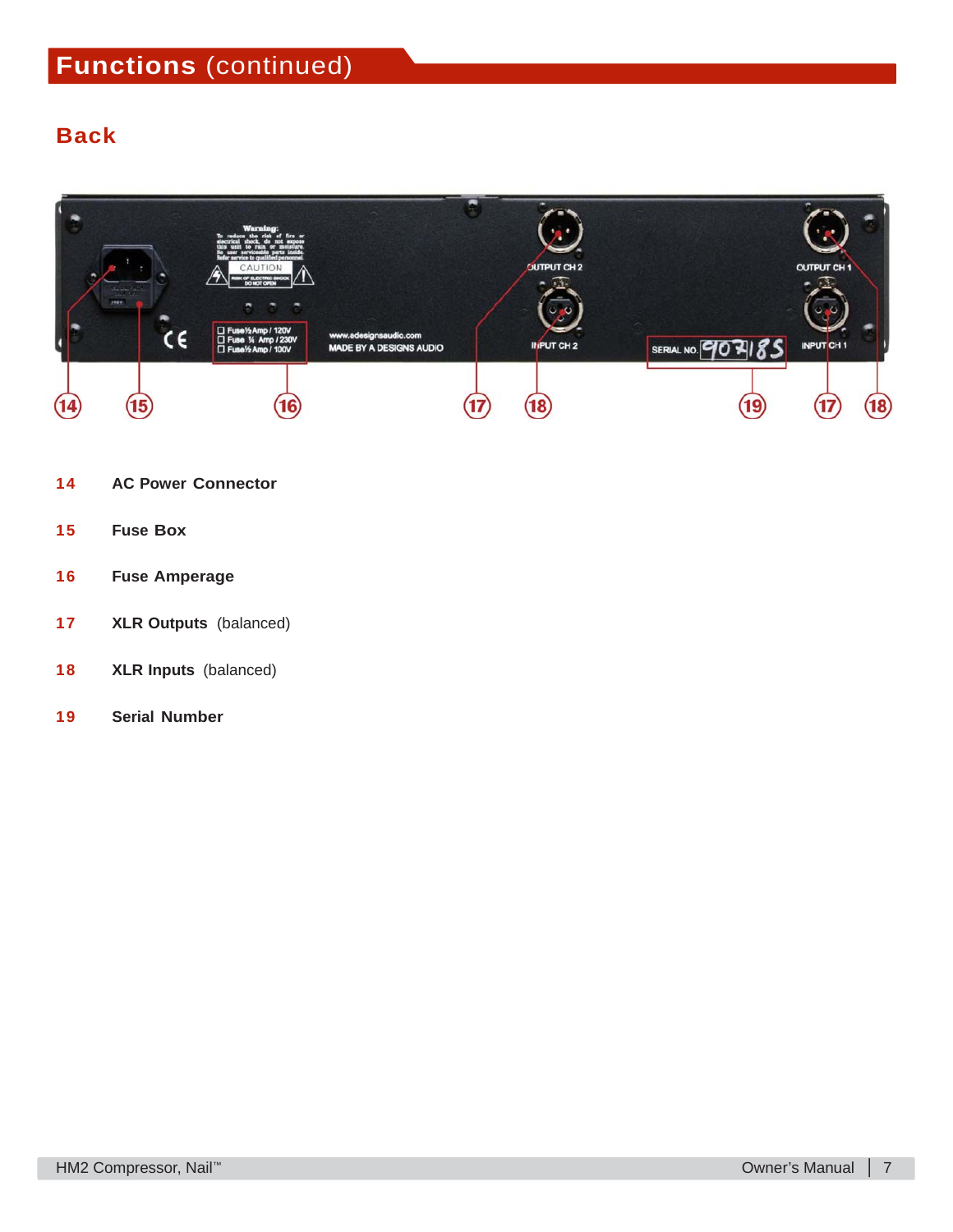**ALWAYS USE GOOD COMMON SENSE WHEN OPERATING ANY ELECTRONIC EQUIPMENT.**

**IF YOU HAVE QUESTIONS PLEASE CONTACT YOUR DEALER OR THE MANUFACTURER BEFORE DOING ANYTHING!!!!!**

**RE-CALL SHEET** 



#### **Session Name:**